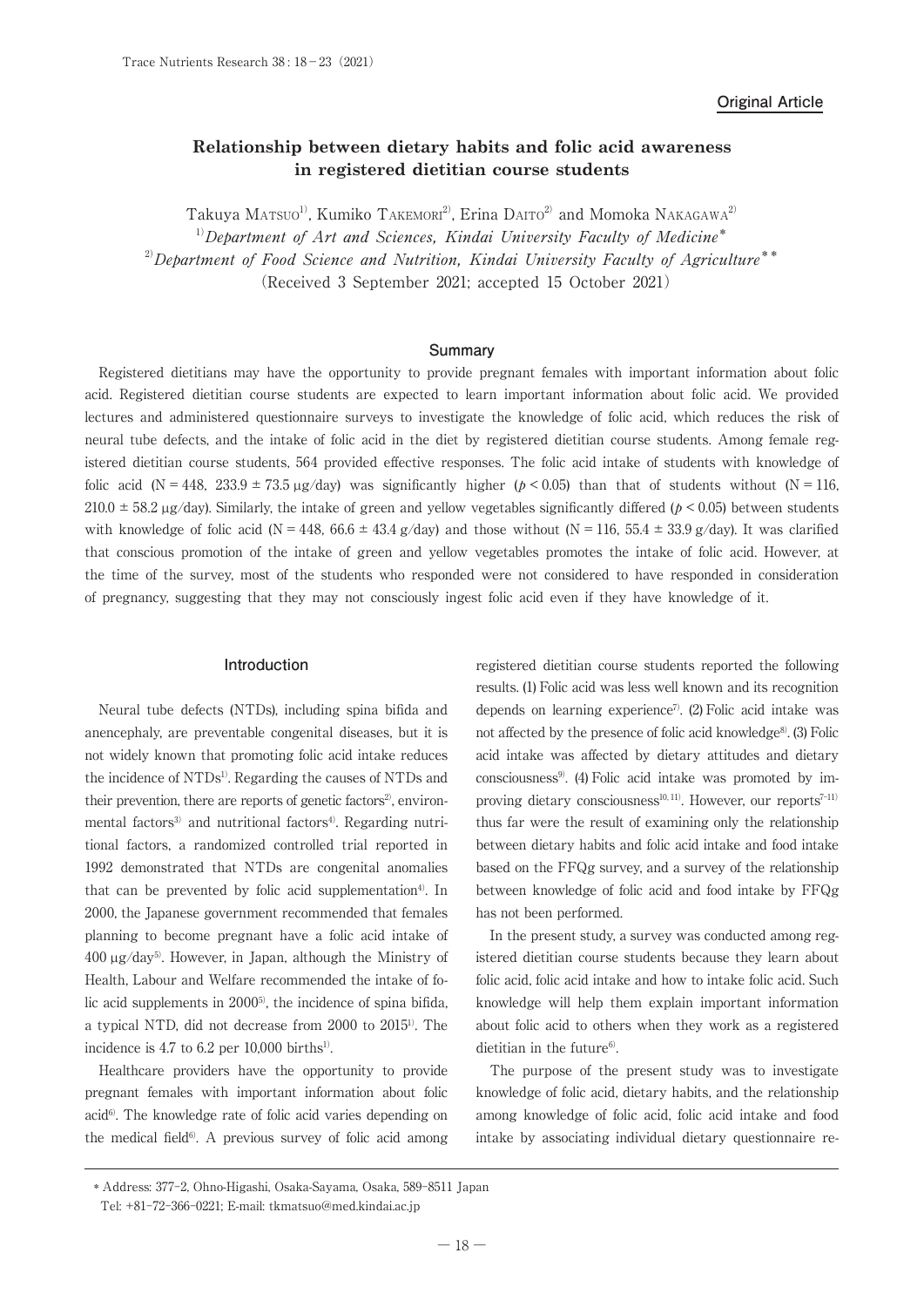## **Materials and Method**

#### **1. Subjects**

A food frequency questionnaire and questionnaire of dietary habits were administered to 820 female first and second year students in the registered dietitian course in Osaka and Nara prefecture. They enrolled in the registered dietitian course between 2016 and 2019. The years and dates of the students surveyed were as follows: The present study investigated first and second year students. Surveys were administered between October and December for first-years and from August for second-years. The first year is before the folic acid lecture. Second year students have taken a lecture on folic acid.

#### **2. Food intake and knowledge of folic acid**

The relationship between food intake and knowledge of folic acid was investigated by the food frequency questionnaire based on groups (FFQg) Version 4.012). Two types of questionnaires, the dietary habit questionnaire attached to the FFQg and the folic acid knowledge survey questionnaire, were used together. The dietary habit questionnaire attached to the FFQg consisted of 67 questions divided into four question groups. The question groups comprised sections I to IV: Section I (health questions; 14 questions), Section II (dietary behavior; 19 questions), Section III (dietary habits; 19 questions) and Section IV (dietary consciousness; 15 questions). In the present study, we surveyed question No. 52 in Section IV "Are you consciously trying to intake vegetables?" and the three choices were "Always consciously to intake vegetables", "Neither" and "Do not care about vegetables". The reasons for selecting question No. 52 were as follows: As a folic acid source food, it has been reported that intake from vegetables was high as a food group13) and No. 52 was used. In FFQg, two values of vegetable intake were output: one was the intake value of green and yellow vegetable and the other was intake value of "other vegetables". In the present study, the intake value of green and yellow vegetables was used for the survey as analytical data because there were many kinds of vegetables for the intake value of "other vegetables".

In the folic acid knowledge survey questionnaire, a fourchoice selection system was used for the question "Q. Do you know about folic acid?" (Do not know, heard about, read about in books and articles, and learned in another lecture)7). Three answers (heard about, read about in books and articles, and learned in another lecture) were considered "Known of folic acid" and one answer (do not know) was considered "Unknown of folic acid". Regarding the knowledge of folic acid, the answers were evaluated as "Known of folic acid" and "Unknown of folic acid".

#### **3. Energy correction**

The intake of each food group and the folic acid intake were converted to intakes per 1,000 kcal by correcting the energy using the residual method to eliminate the effects of energy intake due to physique and physical activity. The residual method can theoretically eliminate the effects of total energy intake<sup>14)</sup>.

#### **4. Statistical analysis**

One-way analysis of variance (ANOVA) using the Excel add-in statistical package software Statcel Version 4 was performed<sup>15)</sup>. If a significant difference was found between the respective groups, a multiple comparison test (Tukey method) was performed to calculate the differences between the groups. The significance probability was set to 5%.

### **5. Privacy policy**

The FFQg survey was approved by the ethics committee of Kindai University Faculty of Medicine (No. 20140227). Response to the survey was voluntarily anonymous, the responses were filled out on the survey form and submitting the survey form was considered consent to cooperate. The use of personal information (sex, date of birth, height and body weight) obtained from the survey and the storage of survey forms conformed to the Kindai University Basic Policy on the Protection of Personal Information  $(2013)^{16}$ .

#### **Results**

#### **1. Subjects**

The physical characteristics of the registered dietitian course students and their folic acid intake with total energy correction are shown in Table 1.

**Table 1** Physical characteristics of female registered dietitian course students

| Number of female registered dietitian course students                                  |               | 564 |                              |
|----------------------------------------------------------------------------------------|---------------|-----|------------------------------|
|                                                                                        | Mean $\pm$ SD |     |                              |
| Age (years old)                                                                        | $19.0 \pm$    |     | 14                           |
| Height (cm)                                                                            | $158.5 \pm$   |     | -54                          |
| Body weight (kg)                                                                       | $52.1 \pm$    |     | 71                           |
| Body mass index $(kg/m2)$                                                              |               |     | $207 \pm 24$                 |
| Total energy intake (kcal)                                                             |               |     | $1.785.7 \pm 497.3 \pm 1.78$ |
| Folic acid intake with energy correction ( $\mu$ g/day) 229.0 $\pm$ 71.3 $\textdegree$ |               |     |                              |

# :Estimated value by food frequency questionnaire survey

\$ :Estimated value by food frequency questionnaire survey with energy correction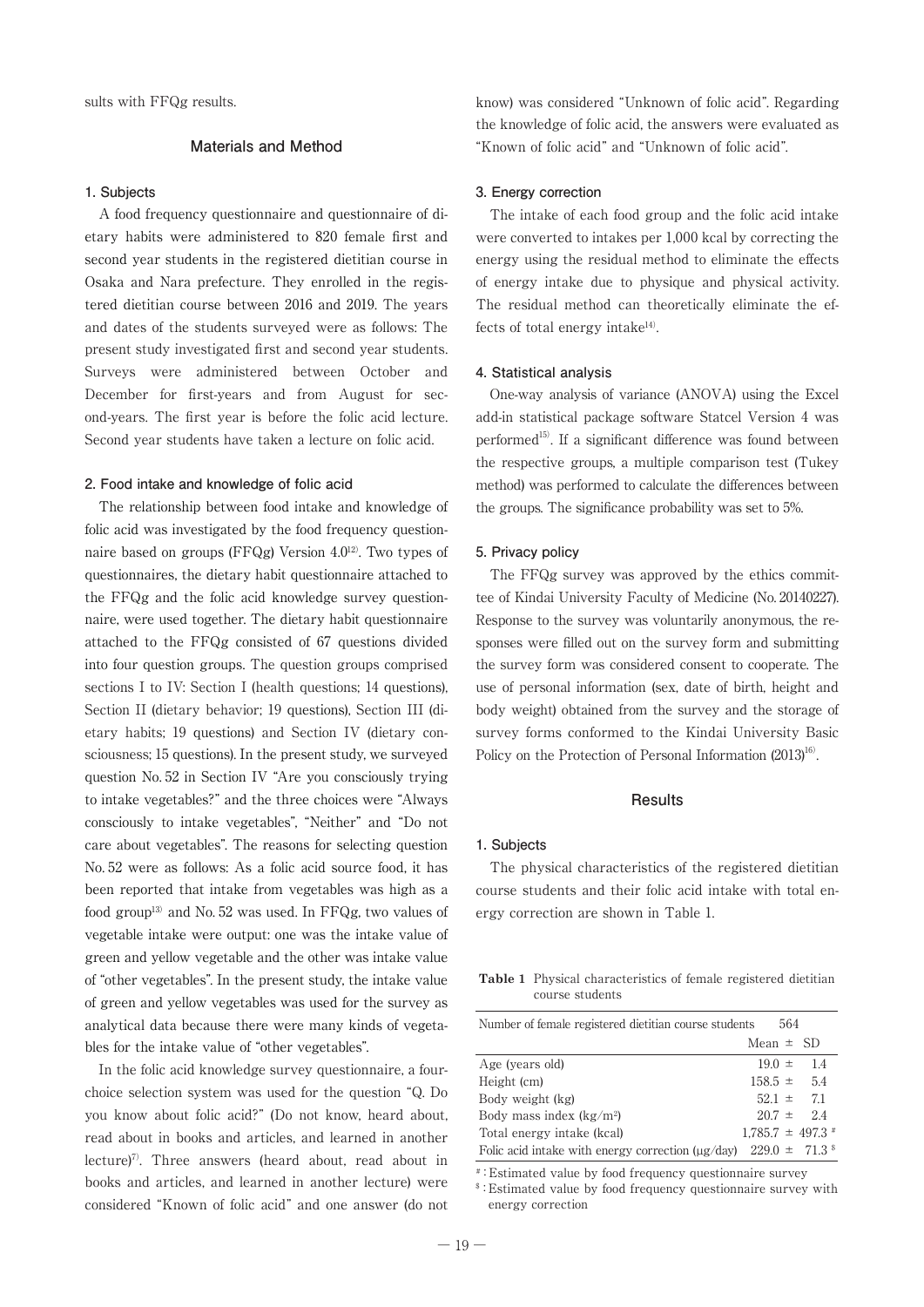# **2. Number of questionnaire surveys distributed and the effective response rate**

The FFQg and two types of dietary questionnaires were distributed to 820 female registered dietitian course students. Six hundred and eleven students responded to the FFQg and two types of questionnaires, and 564 students responded to all questionnaires. The effective response rate was 68.8%.

# **3. Responses to the folic acid knowledge survey questionnaire**

As a result of investigating the relationship between the knowledge of folic acid and the intake of folic acid-rich foods (cereals, potatoes, green and yellow vegetables, seaweeds, meats and fruits), the knowledge of folic acid was significantly higher by those who ate more potatoes and green and yellow vegetables (Table 2). Regarding folic acid intake, that of students with "Known" (233.9  $\pm$  73.5  $\mu$ g/day) was significantly higher ( $p < 0.05$ ) than that of those with "Unknown"  $(210.0 \pm 58.2 \,\mu g/day)$ . Regarding green and yellow vegetable intake, that of students with "Known" (66.6  $\pm$  43.4 g/day) was significantly higher  $(b \le 0.05)$  than that of those with "Unknown" (55.4  $\pm$  33.9 g/day). Furthermore, for potato intake, that of students with "Known"  $(35.2 \pm 26.2 \text{ g/day})$  was significantly higher  $(p < 0.05)$  than that of those with "Unknown" (27.4  $\pm$  23.8 g/day).

#### **4. The dietary habits questionnaire attached to the FFQg**

Regarding green and yellow vegetables, answers to question No. 52 of the FFQg "Are you consciously trying to intake vegetables?" are shown in Table 3. Therefore, the relationship between conscious intake of green and yellow vegetables and folic acid intake were examined in detail. However, conscious intake of potatoes was not included in the FFQg12). Thus, it was not possible to investigate the relationship between conscious intake of potatoes and folic acid intake.

Regarding the relationship between the questionnaire and folic acid and green and yellow vegetable intake, 496 students answered "Always conscious". Their folic acid intake was  $235.4 \pm 69.5 \,\mu$ g/day and their green and yellow vegetable intake was  $68.0 \pm 41.9$  g/day. Nine students answered "Neither". Their folic acid intake was  $183.6 \pm 53.5$  ug/day and their green and yellow vegetable intake was  $28.6 \pm 22.7$  g/day. Fifty-nine students answered "Do not care about". Their folic acid intake was  $182.1 \pm 69.3 \,\mu$ g/day and their green and yellow vegetable intake was  $39.0 \pm 30.7$  g/day. The folic acid intake of students who answered "Always conscious" was significantly higher ( $p < 0.05$ ) than that of those who answered "Do not care about". Furthermore, the green and yellow vegetable intake of students who answered "Always conscious" was significantly higher ( $p < 0.05$ ) than that of those who answered "Neither" or "Do not care about".

**Table 2** Knowledge of folic acid by female registered dietitian course students

| Number of female registered dietitian   | Known            | Unknown            |              |
|-----------------------------------------|------------------|--------------------|--------------|
| course students (%)                     | 448 (79.4%)      | 116 (20.6%)        |              |
|                                         | Mean $\pm$ SD    | Mean $\pm$ SD      | $(b$ -value) |
| Folic acid $(\mu g / day)$              | $233.9 \pm 73.5$ | $210.0 \pm 58.2^*$ | (0.001)      |
| Cereals (rice, noodles, etc.) $(g/day)$ | $352.9 \pm 79.4$ | $358.9 \pm 79.4$   | (0.472)      |
| Potatoes $(g/day)$                      | $35.2 \pm 26.2$  | $27.4 \pm 23.8^*$  | (0.004)      |
| Green and yellow vegetables $(g/day)$   | $66.6 \pm 43.4$  | $55.4 \pm 33.9^*$  | (0.001)      |
| Seaweed $(g/day)$                       | $3.9 \pm 4.8$    | $3.1 \pm 3.5$      | (0.091)      |
| Meat $(g/day)$                          | $93.0 \pm 45.2$  | $84.5 \pm 39.4$    | (0.061)      |
| Fruit $(g/dav)$                         | $58.1 \pm 65.3$  | $55.2 \pm 56.1$    | (0.660)      |

\*: Significant difference ( $p < 0.05$ ) between recognition of folic acid and no recognition

|  | <b>Table 3</b> Relationship between folic acid and green and yellow vegetable intake |  |  |  |  |  |  |  |  |
|--|--------------------------------------------------------------------------------------|--|--|--|--|--|--|--|--|
|--|--------------------------------------------------------------------------------------|--|--|--|--|--|--|--|--|

| Question and choices                           | Number of female registered<br>dietitian course students | Folic acid<br>$(\mu g / day)$<br>Mean $\pm$ SD | Green and yellow vegetables<br>(g/day)<br>Mean $\pm$ SD |
|------------------------------------------------|----------------------------------------------------------|------------------------------------------------|---------------------------------------------------------|
| Q. Are you conscious of your vegetable intake? |                                                          |                                                |                                                         |
| Always conscious                               | 496                                                      | $235.4 \pm 69.5$ <sup>a</sup>                  | 68.0 $\pm$ 41.9 a                                       |
| Neither                                        | 9                                                        | $183.6 \pm 53.5$ a, b                          | $28.6 \pm 22.7$                                         |
| Do not care about                              | 59                                                       | $182.1 \pm 69.3$                               | $39.0 \pm 30.7$                                         |

Values with different superscripts "a" and "b" are significantly different ( $p < 0.05$ )

Values with the superscript "a, b" are not significantly different from those with a superscript "a" or "b"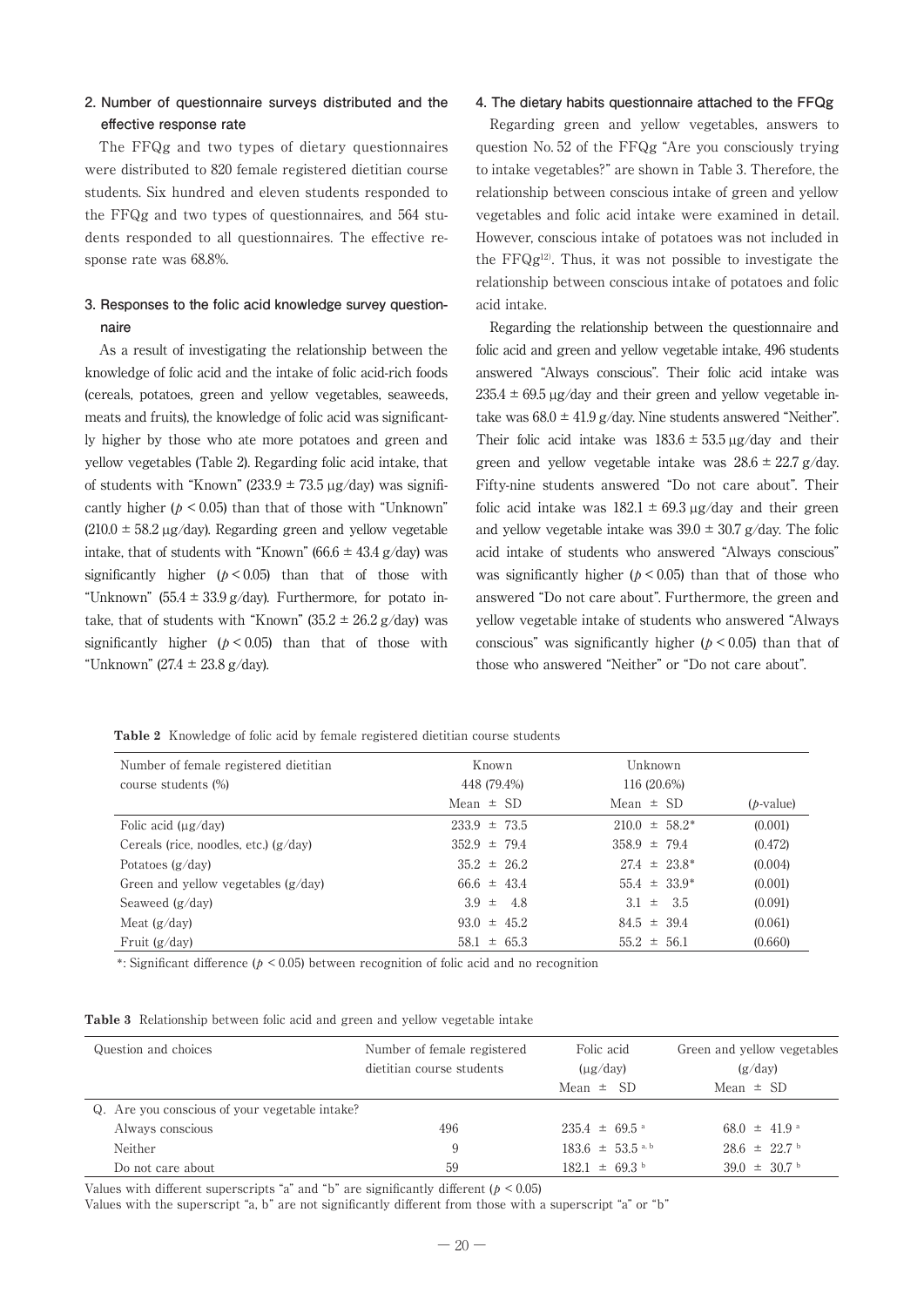### **Discussion**

#### **1. Subjects**

The average height, weight and BMI of the 564 registered dietitian course students surveyed were similar to those reported by the National Health and Nutrition Survey in Japan in the 201917) (Females, age: 19 years old,  $N = 15$ , height: 156.7 cm, weight: 51.2 kg and BMI: 15-19 years old,  $N = 81$ ,  $20.2 \text{ kg/m}^2$  and our report in 2020 (Females,  $N = 258$ , age: 18.9 years old, height: 158.6 cm, body weight: 51.7 kg, BMI: 20.6 kg/m<sup>2</sup>)<sup>18)</sup>.

## **2. Responses to the folic acid knowledge survey questionnaire by registered dietitian course students**

Knowledge of folic acid by 836 students in the registered dietitian course, childcare course or medical course at universities was reported by  $47.4\%$  in the 2009 survey<sup>7</sup>, 93.1% of 163 students attending registered dietitian or nursing training schools reported knowledge in the  $2013$  survey<sup>6</sup>, and 68.0% of 296 students at universities of nutrition and health care reported knowledge in the 20179) and in 2018 surveys<sup>10)</sup>. First year students ( $N = 189$ ) answered "known"  $(N = 144, 76.2%)$  and "unknown"  $(N = 45, 23.8%)$ , whereas all 55 (100.0%) second year students answered "known".

In the present study, the knowledge rate of folic acid was 79.4% (known: 448 students; unknown: 116 students), which was similar to previous reports $9,10$ . The present study investigated first and second year students. Surveys were administered between October and December for firstyears and from August for second-years. According to Sato et al.<sup>6)</sup>, who investigated the knowledge of folic acid in freshmen and senior registered dietitian course students (third and fourth year students), 70% of the freshmen knew of folic acid and almost 100% of senior students knew of folic acid. In addition, freshmen reported that after graduating from high school, their knowledge of folic acid was comparable with that of ordinary females. We previously reported the knowledge of folic acid by first and second year students<sup>10)</sup>. Regarding the knowledge of folic acid, 76.2% of first year students and 100% of second year students responded as knowing. However, the present study did not separate first and second year students. The knowledge of folic acid by first and second year students was similar to that reported by Sato et al. $6$ ) and our previous  $study<sup>10</sup>$ .

#### **3. Knowledge of folic acid and folic acid intake**

There are several reports stating that folic acid knowledge is not related to folic acid intake $8-10$ . In the 2017 study<sup>9</sup>, a

survey of 295 students (registered dietitian course students and nursing course students), there was no significant difference in the folic acid intake of students. In the 2018 survey<sup>10)</sup>, 244 registered dietitian course students responded, (Known:  $N = 199, 223.3 \pm 61.4 \,\mu$ g/day, Unknown:  $N = 45$ ,  $211.9 \pm 77.2 \,\mu$ g/day), but there was no significant association between folic acid knowledge and folic acid intake. On the other hand, in the present study, which surveyed 564 registered dietitian course students (Table 2), there was a significant association.

In our previous report $7-111$ , there was no difference in knowledge of folic acid or folic acid intake as a result of group-by-group comparison. However, in the present study, knowledge of folic acid, folic acid intake and food intake were investigated by combining individual results, revealing a relationship between the knowledge of folic acid and folic acid intake. Moreover, as the number of students surveyed almost doubled, this increase was considered to have led to a significant difference<sup>19)</sup>. Thus, the increase in the number of students in the survey increased the reliability of statistical analysis.

Registered dietitian course students have the opportunity to explain important information about folic acid to others when working as a registered dietitian in the future $6$ . The experience of registered dietitian course students learning about knowledge of folic acid, their own folic acid intake and how to intake folic acid will be a source for them to explain the importance of folic acid and what foods they should intake in the future. Therefore, it is important for registered dietitian course students to learn to promote folic acid intake early in pregnancy to reduce the incidence of NTDs.

# **4. Conscious intake of green and yellow vegetables and intake of folic acid**

According to the National Health and Nutrition Survey in Japan 201917), the intake of green and yellow vegetables by women aged 15-19 was 73.2 g ( $N = 119$ ). In addition, according to a survey by Kamino et al.<sup>20)</sup>, the intake of yellow vegetables by 63 female students was 85.7 g. In the present study, the intake of green and yellow vegetables was similar.

The main sources of folic acid are vegetables (especially green and yellow vegetables), legumes, fruits, liver and green tea13). Improving dietary awareness and adjusting dietary conditions will increase the intake of green and yellow vegetables, thereby promoting an increase in folic acid intake<sup>10, 11)</sup>.

It was suggested that the conscious intake of green and yellow vegetables promotes the intake of folic acid.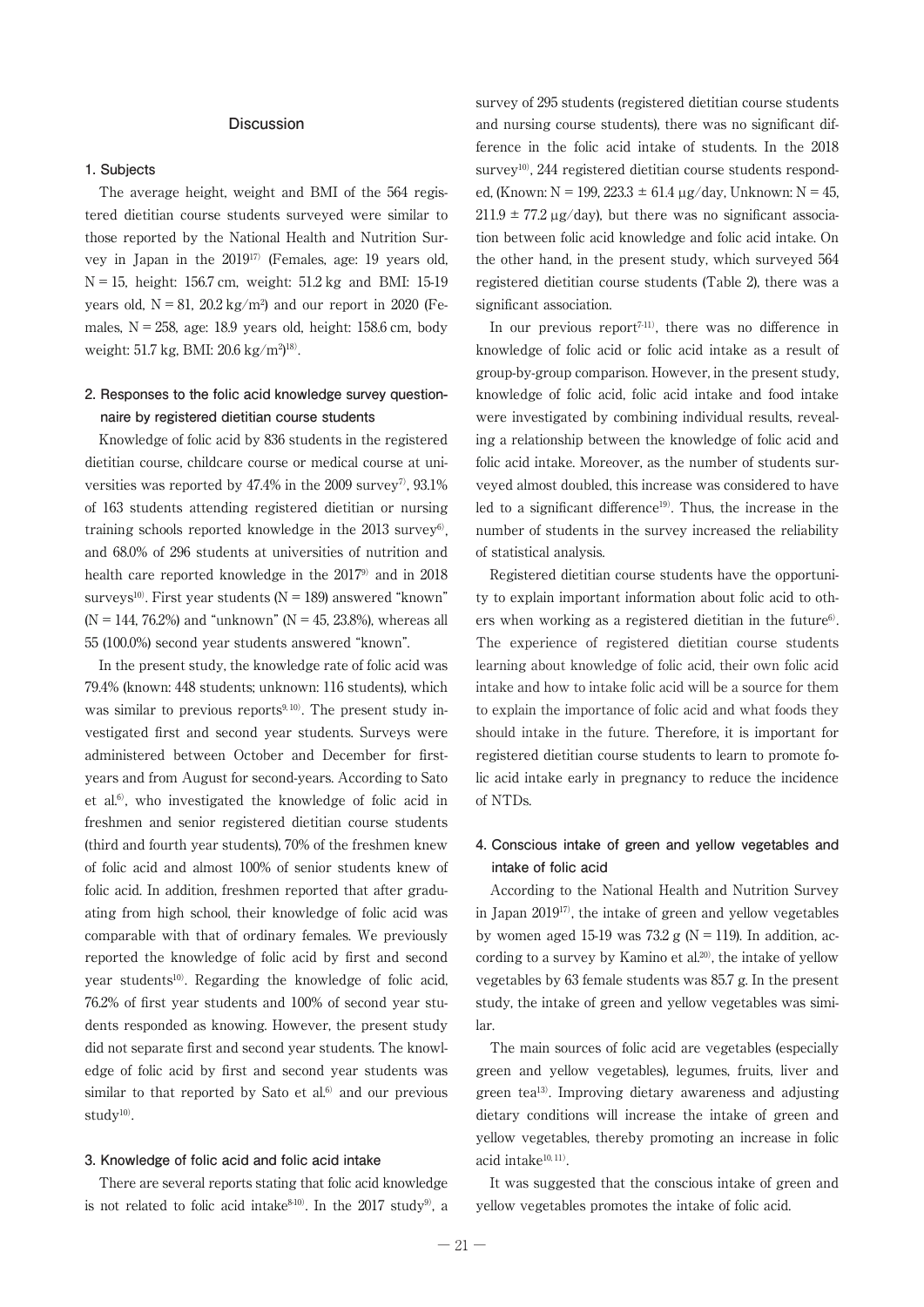#### **Limitations**

In general, college students are not thinking about getting pregnant and are not willing to take folic acid supplements even if they are interested in health during pregnancy or recognize that folic acid is a necessary nutrient in early pregnancy18). It is not possible to apply the findings of college students to females who wish to become pregnant. In addition, Kondo et al.<sup>1)</sup> investigated recognition and intake rates by multiparous females, and reported that understanding the importance of folic acid does not necessarily lead to taking folic acid supplements.

## **Conclusion**

Surveys were conducted with FFQg and two types of questionnaires (the dietary habit questionnaire attached to the FFQg and the folic acid knowledge survey questionnaire) to investigate the relationship between the knowledge of folic acid and the intake of vegetables by female registered dietitian students. At the time of the survey, most of the responding students were not considered to have responded in consideration of pregnancy. The present study suggested that folic acid awareness promotes vegetable intake. Furthermore, the intake of vegetables promoted the intake of folic acid. Although it is possible that the students knew about folic acid but were not conscious of their folic acid intake, the present study clarified that conscious intake of vegetables increases the intake of folic acid.

## **Acknowledgment**

The author thanks all of the students who replied to the questionnaire survey.

#### **Disclosure**

None.

### **References**

- 1) Kondo A, Morota N, Okai I, Yamamoto N, Kondo AS, Watanabe T (2018) Folic acid supplementation reduces the risk of neural tube defects. Vitamin (Japan) 92:1-17. (In Japanese)
- 2) Hiraoka M, Kagawa Y (2015) Nutrients and genetic polymorphisms: personalized nutrition based on polymorphisms. Vitamins (Japan) 89: 59-64.
- 3) Tettenborn B (2006) Management of epilepsy in women of childbearing age. CNS Drug 50: 373-384.
- 4) Czeizel AE, Dudás I (1992) Prevention of the first oc-

currence of neural-tube defects by periconceptional vitamin supplementation. N Engl J Med 327: 1832- 1835.

- 5) Ministry of Health, Labour and Welfare (2000) Information to women of child bearing age on consumption of folic acid in order to reduce children affected with neural tube defects. Tokyo. (In Japanese) https://www.mhlw.go.jp/houdou/2006/02/dl/h0201- 3a3-03c.pdf (Accessed August 28, 2021)
- 6) Sato Y, Nakanishi T, Yokotani K, Chiba T, Umegaki K (2013) Questionnaire survey on the understanding of folic acid and dietary supplementation among pregnant women, dietitians and students attending dietetics or nursing training schools. Jpn J Nutr Diet 71: 204-212. (In Japanese)
- 7)Matsuo T (2009) Nutrition education on folic acid in college students. Vitamins (Japan) 83: 277-286. (In Japanese)
- 8) Matsuo T, Kagohashi Y, Senga Y, Fukuda H, Shinozaki K, Takemori K, Otani H, Kondo A (2017) Survey on awareness of folic acid recognition and intake by female students. Congenital Anomalies 57: 166-170.
- 9) Matsuo T, Takemori K, Kaji A, Watanabe T (2017) The influence of dietary habits of female college students on intake of micronutrients zinc, biotin, and folic acid. Trace Nutrients Research 34: 59-65. (In Japanese)
- 10) Matsuo T, Takemori K, Kaji A, Watanabe T (2018) Folic acid intake of female students in the dietitian course according to the dietary habits survey. Trace Nutrients Research 35: 66-74. (In Japanese)
- 11) Matsuo T, Takemori K, Taoka A, Watanabe T (2019) Effects of healthy eating literacy on folic acid of female students in the dietitian course. Trace Nutrients Research 36: 39-46. (In Japanese)
- 12) Yoshimura Y and Takahashi K (2015) Food Frequency Questionnaire Based on Food Groups Version 4.0. Tokyo, KENPAKUSHA, pp. 1-60. (In Japanese)
- 13) Mitsuguchi C, Kumagai Y, Yasutomo H, Ito Y, Kitagawa M, Fujiki K, Umemura N, Tokudome Y (2017) Associations of knowledge of folate and neural tube defects with consumption of folate, and food consumption structure analyses in female university students. J. Integr. Stud. Diet. Habits 28: 23-33. (In Japanese)
- 14) Tanaka H, Yokoyama T (1997) Interpretation and manipulation of total energy intake in nutritional epidemiology. J Jpn Soc Nutr Food Sci 50, 316-320. (In Japanese)
- 15) Yanai H (2015) Statcel the Useful Addin Forms on Excel - 4th ed. Tokyo: OMS Publishing, pp. 168-185. (In Japanese)